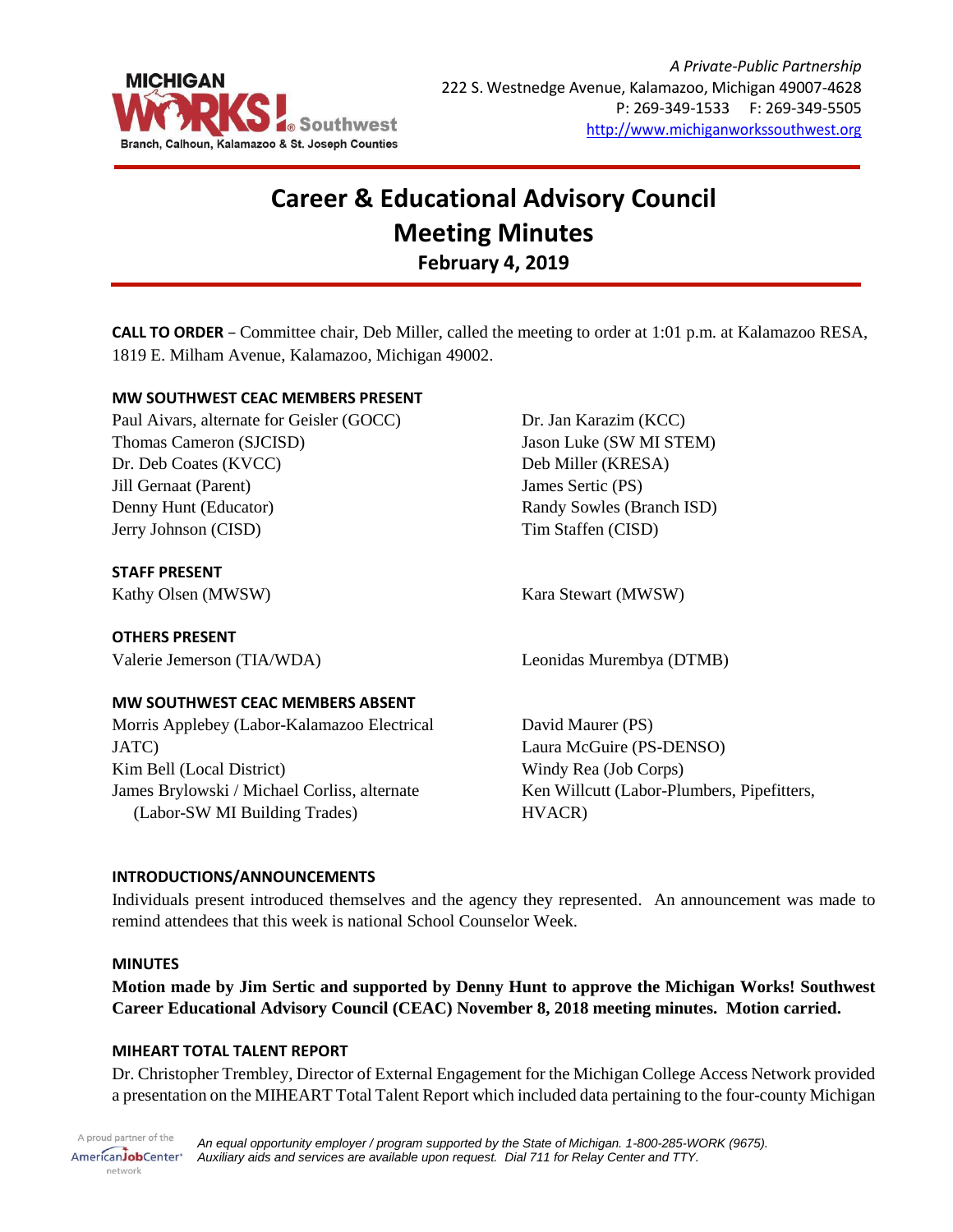#### **Career & Educational Advisory Council – Michigan Works! Southwest February 4, 2019 Meeting Minutes Page 2 of 4**

Works! Southwest area. The report is a summary of the workgroup referred to as MIHEART (The Michigan Higher Education Attainment Roundtable). The workgroup has been meeting under the sponsorship of the Michigan College Access Network (MCAN). One of the goals of the group is to continue to drive attention and action on the talent attainment agenda dedicated to helping Michigan realize a goal of 60% of its people earning valuable post-secondary credentials by 2025. The presenter highlighted Michigan's Talent Priority "Top 10" Recommendations and the Public Policy Infographic in his presentation. The presentation and Top Ten Recommendations were emailed to members following the meeting. The full MIHEART Total Talent Report and other related documents can be found at:<http://www.micollegeaccess.org/advocacy/miheart>

# **BUCK INSTITUTE FOR EDUCATION (BIE) – PROJECT BASED LEARNING (PBL)**

Deb Kolberg from Kalamazoo RESA shared information pertaining to the Buck Institute for Education's (BIE) Project Based Learning (PBL). She reported with PBL, the project is the central vehicle where learning takes place and it is connected to a real problem. Students present their work to an authentic audience and practice with 21<sup>st</sup> century skills that include collaboration, communication, critical thinking, creativity and character. Throughout the projects, teachers are engaged with the students and their work.

Deb Kolberg also shared information regarding a professional development opportunity that will be available to instructors during the summer of 2019. This opportunity will be a three-day training at KRESA on the Buck Institute's Gold Standard of Project Based Learning (PBL 101) and one session of PBL Coaching. These trainings will be offered statewide and there will be a cost associated with the trainings. Additional information will be shared with members once the details are finalized.

## **MiSTEM NETWORK**

Members reported there will be additional Project Based Learning Training for instructors during the summer of 2019 in Battle Creek, Niles and Schoolcraft. There will be no charge for these trainings. Information regarding these trainings will be shared once the details are finalized.

## **MEMBER UPDATES**

Paul Aivars reported Glen Oaks Community College (GOCC) is celebrating its 50-year anniversary today. GOCC is also celebrating the renovation of the concourse. In addition, GOCC received an award of 3.5 million for building upgrades. He is working with Tommy Cameron to schedule a MiCareerQuest Southwest for St. Joseph County students; dates being considered for this event are May 2 or 3. The annual Job Fair at GOCC, in partnership with Michigan Works! Southwest and the Department of Health and Human Services is scheduled for April 16, 2019 from 3:00-5:00 p.m.

Lisa Smith reported Youth Opportunities Unlimited, Michigan Works! Southwest and the City of Kalamazoo will be offering another MyCIty Kalamazoo during the summer of 2019. This will include career and technical training options for the older youth ages 18-21 that can lead to employment. The long-term plan is to expand the MyCity Program to a regional year-round program that would include paid internships with employers as well as paid training. Staff are currently exploring training program options such as Certified Nurse Assistant (CNA), Emergency Medical Technician (EMT), manufacturing, etc. as well as potential locations.

Deb Miller reported the Early Middle College (EMC) programs at Kalamazoo RESA are expanding. Additions include Paramedic and Criminal Justice. She also reported that Mechatronics was added as a Career Technical Education (CTE) option. A CNA pilot training program was added in Kalamazoo County as a pilot whereby students attend 1 to 1 ½ hours per day over two trimesters. The goal would be to expand this pilot nest year.

A proud partner of the AmericanJobCenter\* network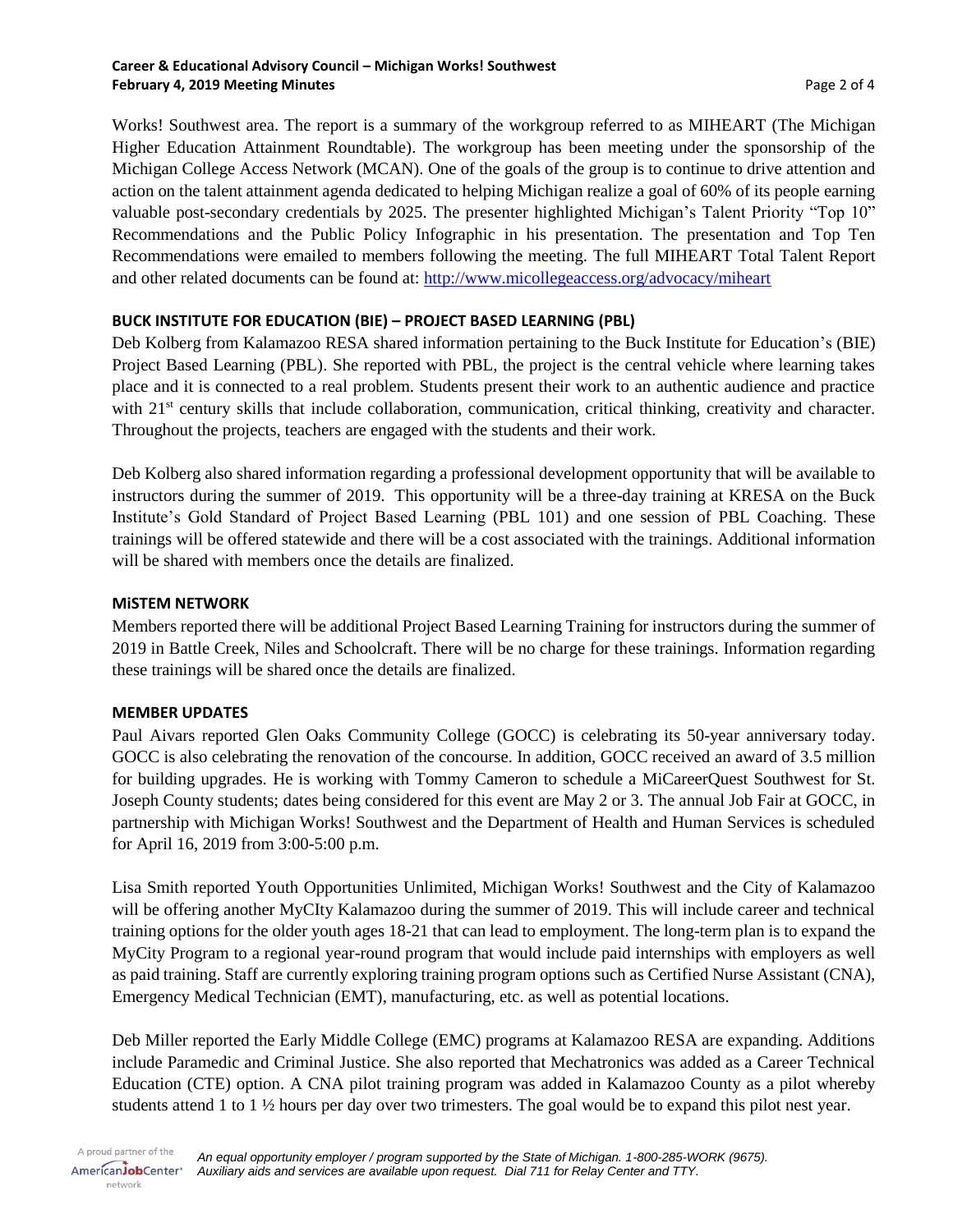Tommy Cameron reported the Manufacturing class held at Sturgis High School includes 9<sup>th</sup> and 10<sup>th</sup> grade students. Dual enrollments with local community colleges is growing and it is anticipated that approximately 75% of all CTE students will be dually enrolled. They will be starting a CNA class with GOCC for high school seniors in either May or June 2019.

Jan Karazim reported Kellogg Community College will have a Medical Assistant Program this fall for K-12 students. The CNA class will have credit assigned as it is a pre-requisite for many health programs. The Assembly class is expanding to a full production class. They are currently recruiting for Surgical Tech and Neuro Diagnostics classes. KCC is exploring a Cyber Security curriculum and an advisory committee has been formed. KCC is also exploring replicating the Manufacturing Technology Center on the East side of Calhoun so that it is more accessible to students from Marshall, Albion and Jackson high schools. The simulator equipment that was purchased for the Medical Assistant Program is portable. The courses are online, and the labs are in person.

Calhoun Area Career Center - Dennis Hunt reported on a Holiday Expo that was held on December 21, 2018 to promote the Automotive Service Technology (AST) Program at the Calhoun Area Career Center (CACC). Legislators and practitioners (shop owners) were invited. He reported legislators did not attend because they were in the middle of the "Lame Duck" session. He added that this type of event could easily be replicated and offered to share the invitation with members following the meeting.

Denny Hunt reported on a PBL in the Battle Creek Area that is focused on Graphic Design. The students were asked to find solutions as to how to bring business to downtown Battle Creek. The students are presenting to and interviewing adults.

Additional updates and best practices that were shared included:

- Teacher externships are being developed in the areas of healthcare, IT and manufacturing.
- A Geometry in Construction that is focused on designing and building tiny houses.

## **MEMBER / PUBLIC COMMENTS**

One member expressed an interest in learning if there was any research on PBL vs. traditional learning and if PBL has an effect on college readiness.

Members were reminded of the Project Based Learning professional development opportunities previously reported on that are scheduled for the summer of 2019.

- The three-day training at KRESA on the Buck Institute's Gold Standard of Project Based Learning (PBL 101) and one session of PBL Coaching. These trainings will be offered statewide and there will be a cost associated with the trainings.
- Additional Project Based Learning trainings scheduled to be held in Battle Creek, Niles and Schoolcraft. There will be no charge for these trainings.

# **UPCOMING EVENTS / ANNOUNCEMENTS**

network

- Kalamazoo RESA EFE/EFA/EMC Open House Tuesday, February 5, 2019 from 5:30-7:30 p.m. at the Air Zoo, 6151 Portage Rd, Portage, Michigan.
- Workforce Development Board meeting for Michigan Works! Southwest Friday, February 8, 2019 from 8:00-9:30 a.m. at Battle Creek Unlimited, 4950 W. Dickman Rd, Battle Creek, Michigan.